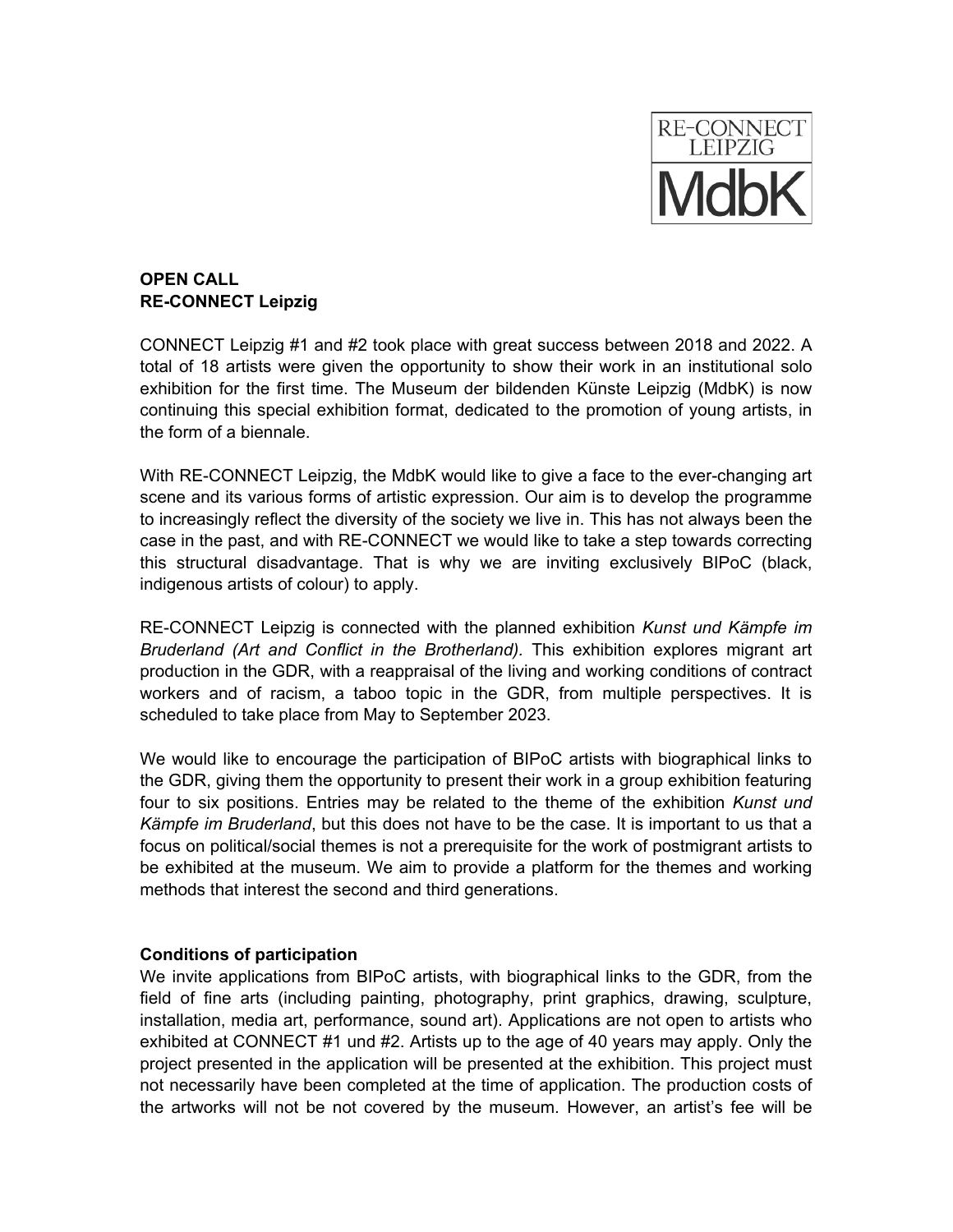provided. The prize winners agree to actively support and participate in the realisation of the exhibition and the catalogue, and to be present at the assembly and dismantling of the exhibition. Applicants who give false information will be excluded from the competition.

### **JURY**

The jury team for RE-CONNECT Leipzig:

Peggy Piesche, *Bundeszentrale für politische Bildung*/Federal Agency for Civic Education (bpb). Head of department FBL "*Politische Bildung und plurale Demokratie*", diversity, intersectionality and decoloniality (D.I.D.) – requested

Andreas Glauch, artist from the duo *Doppeldenk*, Leipzig/Chemnitz

Kathy-Ann Tan, curator, author and scientist, Berlin

Marcus Andrew Hurttig and Sithara Weeratunga, curatorial team, MdbK Leipzig

#### **Applications**

Applications may be sent to re-connect@leipzig.de with immediate effect until 31 July 2022, in digital form only. Attachments should not exceed 4 MB; for larger documents please use data transfer options such as WeTransfer. Please do not send films in the form of links in your portfolio, but as separate documents.

Your application documents must include the completed and signed application form (see below), image material and a project description of up to 3,000 characters (1 A4 page).

#### **Information**

Tel.: 0049 341 21699 917 or 951 E-mail: re-connect@leipzig.de [www.mdbk.de](http://www.mdbk.de/)

## **APPLICATION RE-CONNECT Leipzig**

I hereby apply for **RE-CONNECT Leipzig**. With my signature I accept the conditions of